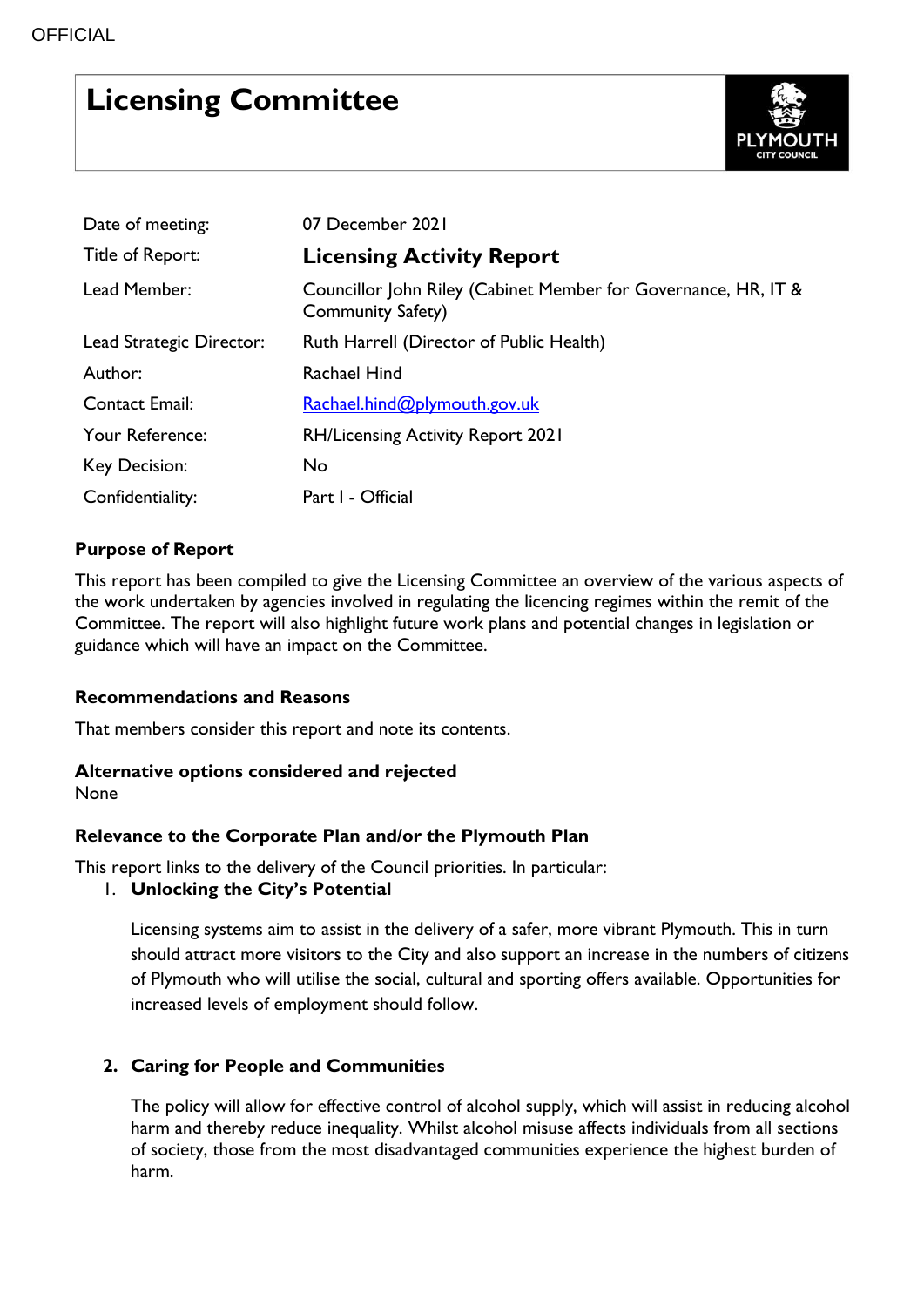#### **Implications for the Medium Term Financial Plan and Resource Implications:**  Not applicable

#### **Financial Risks**

None.

#### **Carbon Footprint (Environmental) Implications:**

Not applicable.

#### **Other Implications: e.g. Health and Safety, Risk Management, Child Poverty:**

*\* When considering these proposals members have a responsibility to ensure they give due regard to the Council's duty to promote equality of opportunity, eliminate unlawful discrimination and promote good relations between people who share protected characteristics under the Equalities Act and those who do not.* Click here to enter text.

**Appendices** 

*\*Add rows as required to box below*

|   | <b>Ref. Title of Appendix</b>                | <b>Exemption Paragraph Number (if applicable)</b><br>If some/all of the information is confidential, you must indicate<br>why it is not for publication by virtue of Part 1 of Schedule 12A<br>of the Local Government Act 1972 by ticking the relevant box. |  |  |  |  |  |  |  |
|---|----------------------------------------------|--------------------------------------------------------------------------------------------------------------------------------------------------------------------------------------------------------------------------------------------------------------|--|--|--|--|--|--|--|
|   |                                              |                                                                                                                                                                                                                                                              |  |  |  |  |  |  |  |
| A | Briefing report title                        |                                                                                                                                                                                                                                                              |  |  |  |  |  |  |  |
| в | Equalities Impact Assessment (if applicable) |                                                                                                                                                                                                                                                              |  |  |  |  |  |  |  |

### **Background papers:**

*\*Add rows as required to box below*

*Please list all unpublished, background papers relevant to the decision in the table below. Background papers are unpublished works, relied on to a material extent in preparing the report, which disclose facts or matters on which the report or an important part of the work is based.*

| Title of any background paper(s)                                                           | <b>Exemption Paragraph Number</b> (if applicable)                                                                                                                                                       |   |   |   |   |   |  |  |
|--------------------------------------------------------------------------------------------|---------------------------------------------------------------------------------------------------------------------------------------------------------------------------------------------------------|---|---|---|---|---|--|--|
|                                                                                            | If some/all of the information is confidential, you must indicate why it<br>is not for publication by virtue of Part 1 of Schedule 12A of the Local<br>Government Act 1972 by ticking the relevant box. |   |   |   |   |   |  |  |
|                                                                                            |                                                                                                                                                                                                         | 2 | 3 | 4 | 5 | 6 |  |  |
| <b>Statement of Licensing Policy Licensing Act</b><br>2003                                 |                                                                                                                                                                                                         |   |   |   |   |   |  |  |
| <b>Revised Guidance issued under Section 182</b><br><b>Licensing Act 2003 - April 2018</b> |                                                                                                                                                                                                         |   |   |   |   |   |  |  |
| <b>Policy and Local Area Profiles for Plymouth</b>                                         |                                                                                                                                                                                                         |   |   |   |   |   |  |  |
| <b>Tackling Gambling Related Harm: A Whole</b><br><b>Council Approach</b>                  |                                                                                                                                                                                                         |   |   |   |   |   |  |  |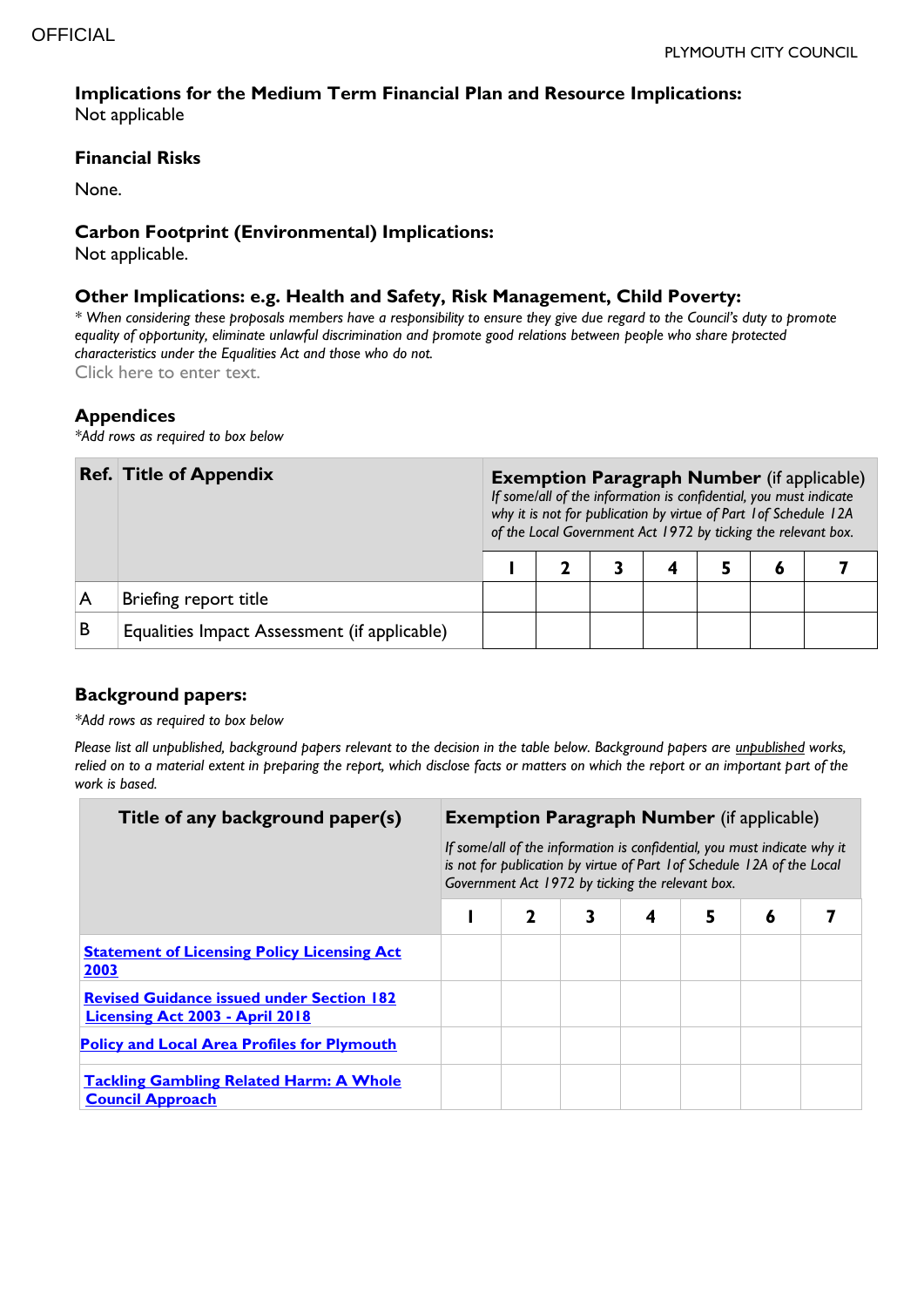# **OFFICIAL**

#### PLYMOUTH CITY COUNCIL

# **Sign off:**

| Fin                                                                              | $\dim 2$<br>1.22.<br>182 | Leg | 3769<br>9/as/2<br>3.11.2 | Mon<br>$\mathsf{Off}$ | <b>Click</b><br>here<br>to<br>enter<br>text. | HR | <b>Click</b><br>here<br>to<br>enter<br>text. | Asset<br>S | <b>Click</b><br>here<br>to<br>enter<br>text. | Strat<br>Proc | Click here<br>to enter<br>text. |
|----------------------------------------------------------------------------------|--------------------------|-----|--------------------------|-----------------------|----------------------------------------------|----|----------------------------------------------|------------|----------------------------------------------|---------------|---------------------------------|
| Originating Senior Leadership Team member: Rob Nelder                            |                          |     |                          |                       |                                              |    |                                              |            |                                              |               |                                 |
| Please confirm the Strategic Director(s) has agreed the report? Yes Ruth Harrell |                          |     |                          |                       |                                              |    |                                              |            |                                              |               |                                 |
| <b>Date agreed: 24/11/2021</b>                                                   |                          |     |                          |                       |                                              |    |                                              |            |                                              |               |                                 |
|                                                                                  |                          |     |                          |                       |                                              |    |                                              |            |                                              |               |                                 |
| Cabinet Member approval: Councillor Riley (via email)                            |                          |     |                          |                       |                                              |    |                                              |            |                                              |               |                                 |
| Date approved: 23/11/2021                                                        |                          |     |                          |                       |                                              |    |                                              |            |                                              |               |                                 |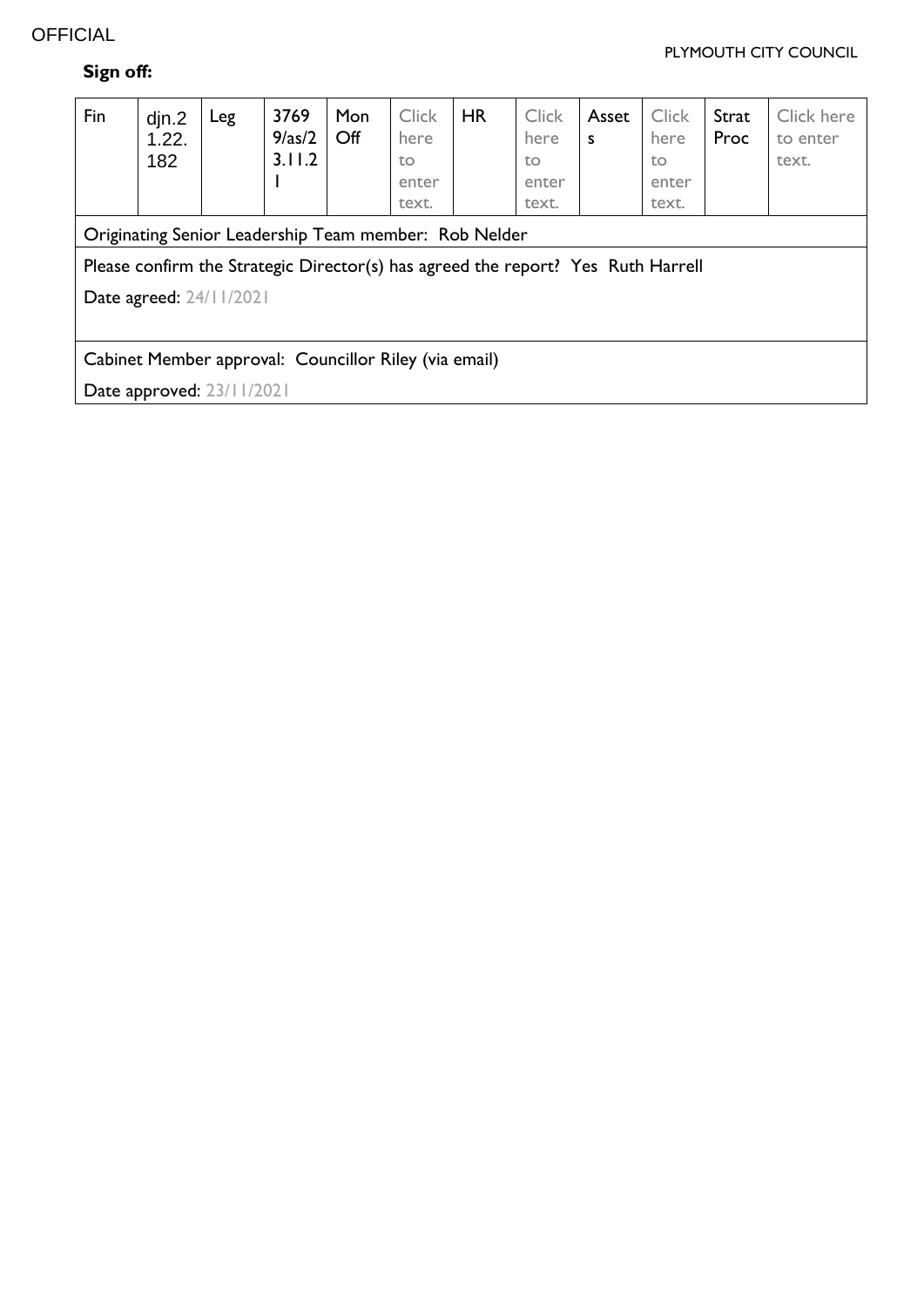# **Enforcement Activity Report**

#### **1.0 Introduction**

- 1.1 This report has been compiled to give Members of the Licensing Committee an update of the work undertaken by agencies involved in regulating licensable activities and in particular management of the Evening and Night Time Economy (ENTE). It will also outline specifically the work of the licensing team from the 1 April 2020 to the 31 March 2021. The team received 1332 licensing applications in 2020/2021 covering the following areas:
	- Alcohol and entertainment
	- Gambling
	- Sex Establishments
	- Petroleum
	- **•** Explosives
	- Animal welfare
	- Charitable collections
	- Scrap metal
	- **•** Caravan licensing
	- Body and Beauty Art

This was a significant reduction of 45% less than compared to 2019/20 due to Covid-19. However we had 48 new premises applications compared to 36 the previous year which are very time consuming and 45 transfer applications compared to 34 the year before. We also had four premises reviews that were heard by committee compared to two last year.

Due to Covid-19, businesses were closed, therefore TENs and small lotteries were not applied for e.g. for school fetes.

However, our team provided regular updates and visits to the businesses, especially the ENTE trade to assist them with understanding the Covid-19 requirements.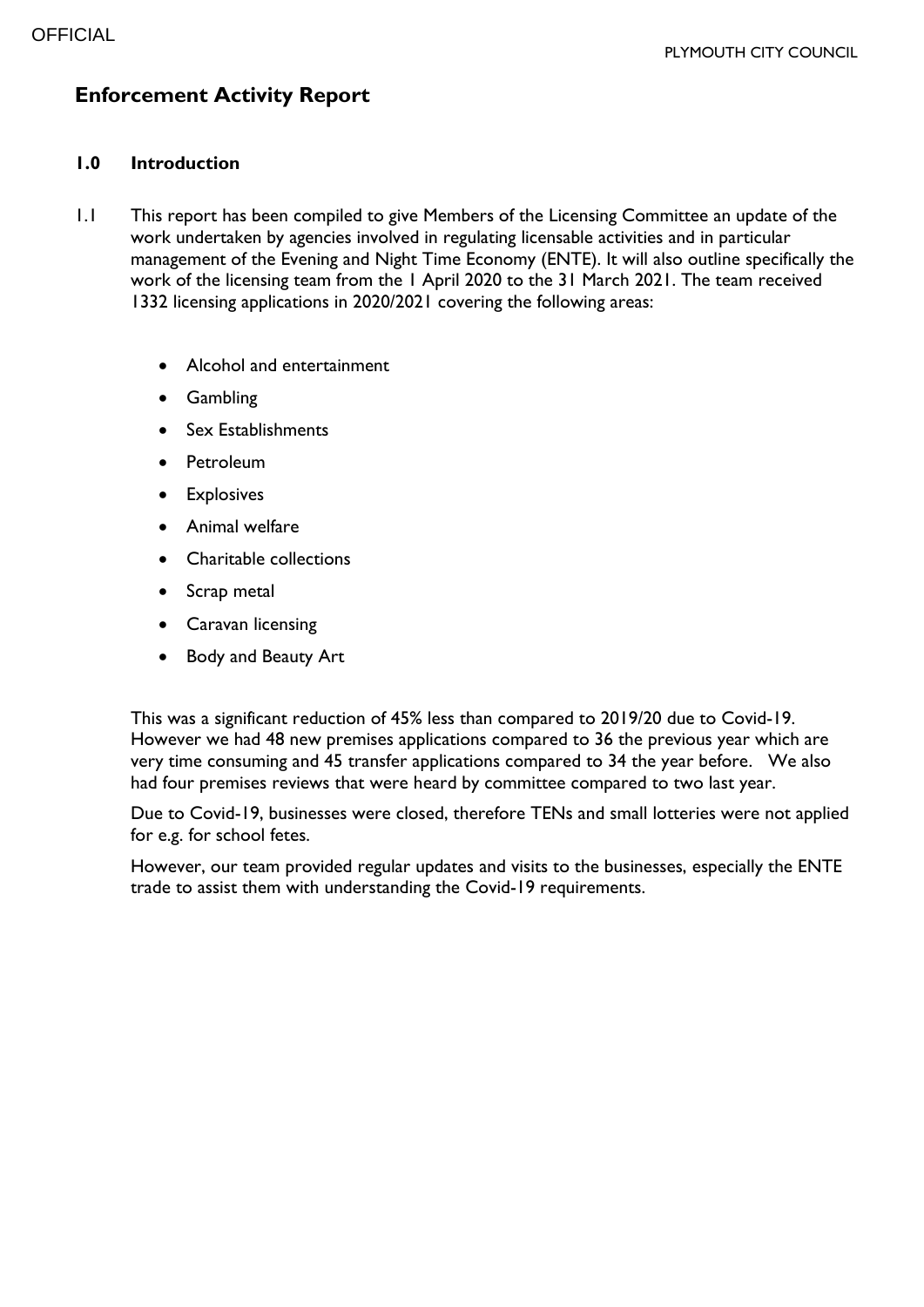### **2.0 Licensing Act 2003**

2.1 Licensing Officers with administrative support, undertake all aspects of the licensing function covered by the Licensing Act 2003. During 2020/21, Officers processed the following number of applications:

| <b>Licence Type</b>                   | $01/04/18 -$<br>31/03/19 | $1/4/19 - 31/3/20$ | $1/4/20 - 31/3/21$ |
|---------------------------------------|--------------------------|--------------------|--------------------|
| Licensing applications, transfers and | 463 (plus 167            | 578 (plus 214)     | 339 (plus 301)     |
| variations etc.                       | suspensions)             | suspensions)       | suspensions)       |
| New Personal licences                 | 129 + 145 Change         | 159 + 139 Change   | $103 + 80$ Change  |
|                                       | of address               | of address         | of address         |
|                                       | applications             | applications       | applications       |
| TEN's                                 | 411                      | 462                | 91                 |

- 2.2 Responsible authorities continue to submit formal representations in respect of licensing applications. In the majority of cases the applicant will agree with the advice given, thereby allowing them to be mediated out. Members receive regular updates of all the mediated applications by way of a report.
- 2.3 32 Licensing Inspections (compared to 180 in 2019/20) were completed between 1 April 2020 and 31 March 2021, however the number of applications that required representations from Environmental Health and Trading Standards remained the same at 63. This was due to a number of businesses changing their business to adapt to Covid-19 for example by making deliveries.
- 2.4 The Licensing Sub-Committee undertook the following activities:

|                                         | 2016/17 | 2017/18 | 2018/19 | 2019/20 | 2020/21 |
|-----------------------------------------|---------|---------|---------|---------|---------|
| Applications or Variations              |         |         |         |         |         |
| Review of premises<br>licences          |         |         |         |         |         |
| <b>Expedited review</b><br>applications |         |         |         |         |         |

One premises was also taken for a summary licence review by Police Licensing regarding its association with serious crime.

Two applications went to committee to consider representations. One was granted with reduced hours and one withdrew their application.

One premises licence was reviewed, following an application from the Licensing Police under grounds of the prevention of crime and disorder, public nuisance and the protection of children from harm. The premises was poorly managed with reports of children present that were under the influence, breaches of the premises licence were witnessed and there was poor supervision and control of patrons attending the premises. There were also problems encountered to obtain CCTV footage following reports of incidents and crimes of assault. As a result of the hearing, the Premises licence was revoked.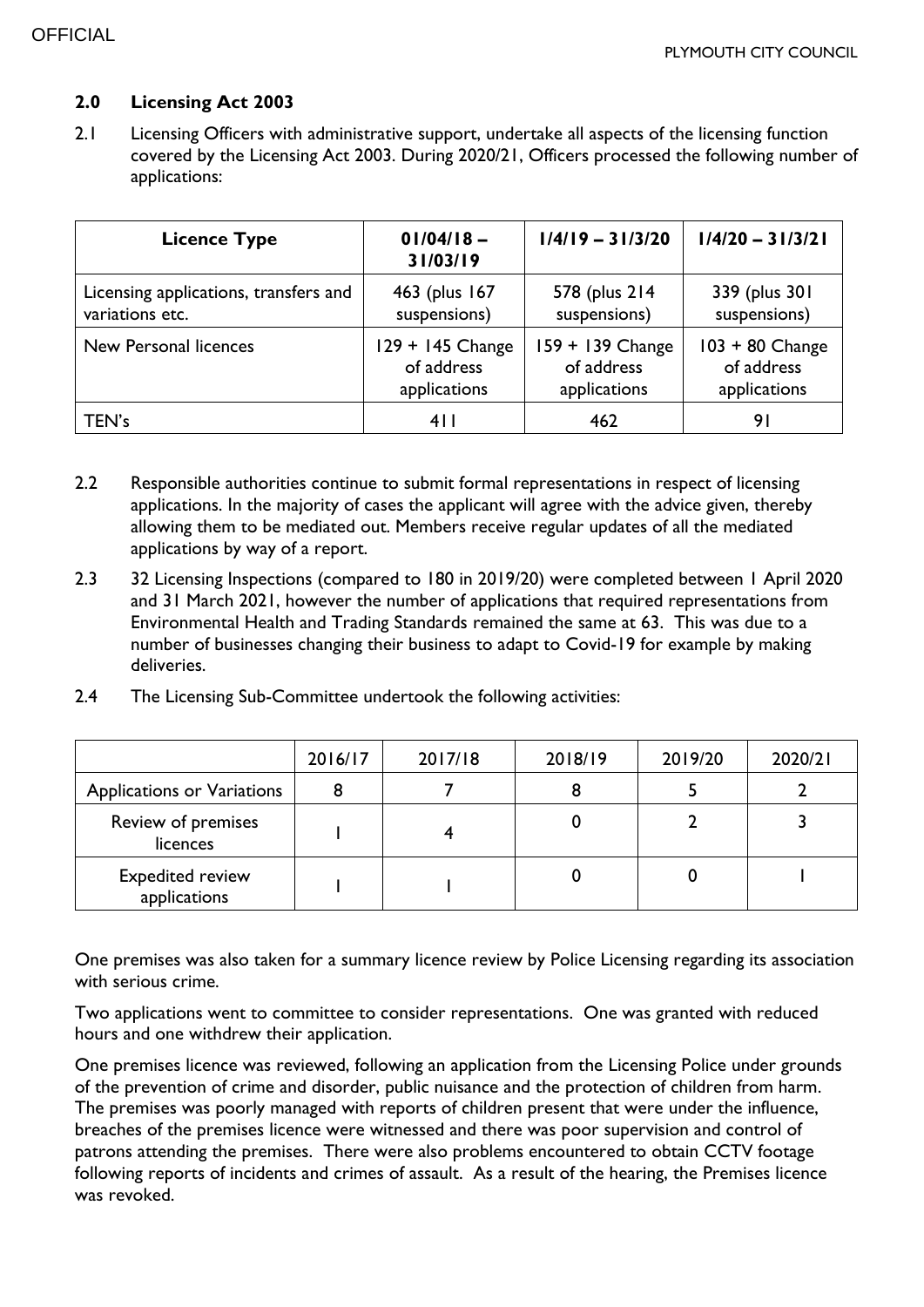Two premises were reviewed following application from the Environmental Health department under grounds of the prevention of public nuisance from live and recorded music outside of both premises. As a result of the hearings, both premises were prevented from having regulated entertainment outside of the premises.

### **3.0 Licensing Act Policy**

3.1 Section 5 of the Licensing Act 2003 requires a Licensing Authority to prepare and publish a statement of its licensing policy every 5 years. The Policy was last approved on 31 March 2019. The Cumulative Impact Policy is required to be reviewed every 3 years and this is currently being reviewed by the Licensing Police and will be consulted on shortly.

# **4.0 Public Safety and Public Nuisance**

- 4.1 During 2020/21, the number of noise complaints remained high and 153 formal noise complaints were registered against licensed premises.
- 4.2 Environmental Health Officers continue to use an escalation process when investigating noise complaints, discussing the circumstances of the complaint with the responsible person at the earliest opportunity in order to allow them to resolve the matter quickly without the need for further formal action. In most cases the complaint can be resolved by way of an action plan or minor variation with the agreement of the licensee.

Two premises licences were reviewed for public nuisance in this financial year as detailed above.

4.3 The out of hours noise service has not been running since March 2020 due to Covid-19, however officers arrange visits as required to ensure any noise or public nuisance from licensed premises are dealt with as promptly as possible.

Officers work with the licensed premises to ensure action plans are put in place to reduce the impact to local residents. This has been very important following the reopening after Covid-19, particularly as the use of outside areas has been encouraged and many businesses have taken the opportunity to expand these areas and apply for pavement licences.

# **5.0 Protection of Children from harm**

- 5.1 The Police and Trading standards continue to try and reduce the access to alcohol, from on and off-licences to young people by means of neighbourhood interventions and advice to retailers.
- 5.2 Unfortunately, the Licensing Team and Police Licensing have not been about to arrange Test Purchasing Operations with Trading Standards since February 2020 due to Covid-19. However we have recently met with our Trading Standards colleagues and will be arranging future test purchases based on the intelligence and complaints received.
- 5.3 Businesses are supported to minimize the potential for under age sales and are encouraged to use a Challenge 25 policy. All licensed premises in Plymouth have free access to the regional under age sales web based toolkit 'No Proof of Age No Sale (NPOANS) for their staff and were all written to following the recent test purchase reminding them of this training tool.

# **6.0 Gambling Policy**

6.1 Licensing Officers with administrative support are also responsible for licensing establishments such as casinos, betting shops, adult gaming centres, bingo halls covered by the Gambling Act 2005.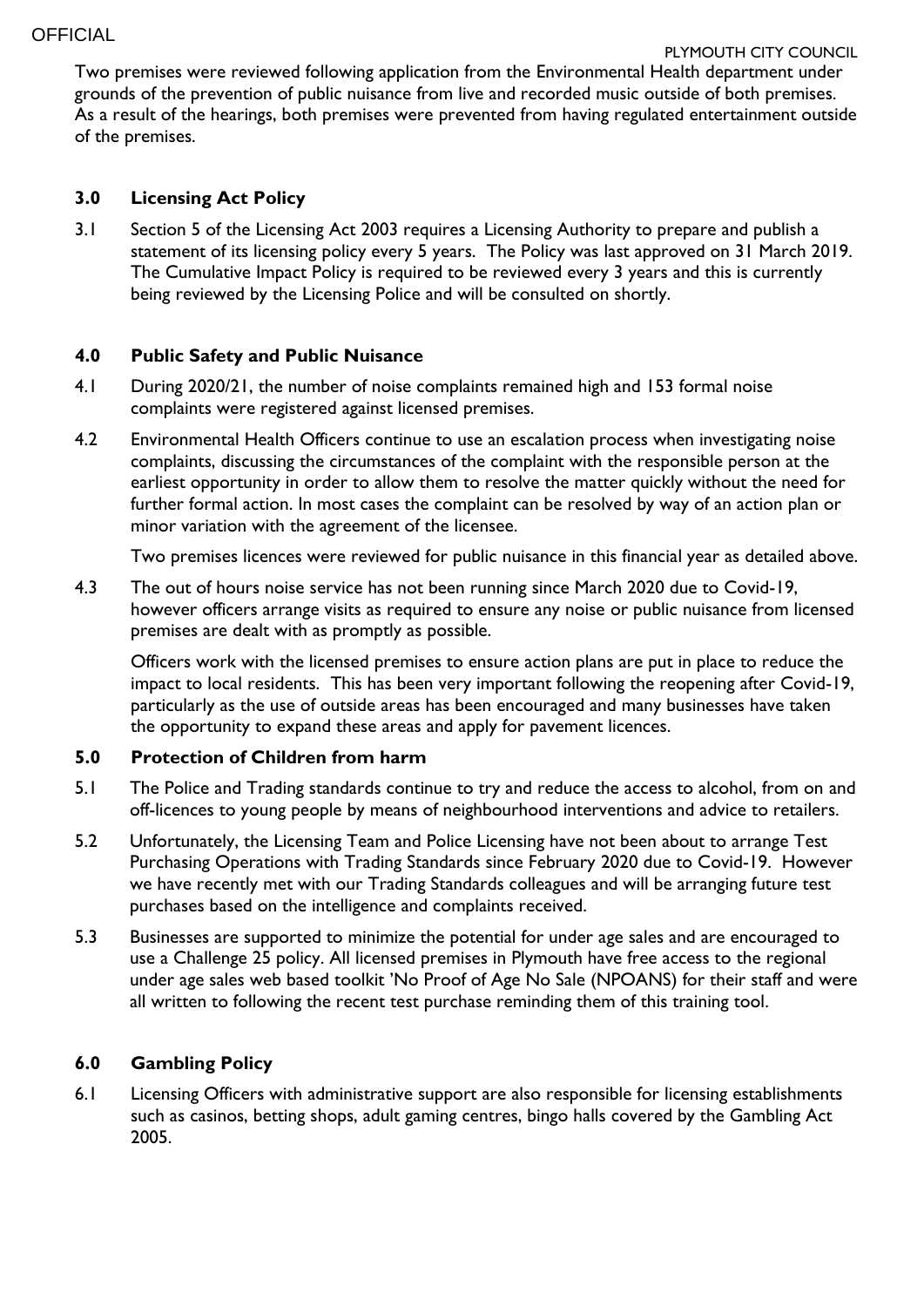#### PLYMOUTH CITY COUNCIL

Inspections were carried out this year to assist gambling businesses and ensure compliance with the Covid-19 requirements. Full inspections of our Gambling Premises will be undertaken between December 2021 and March 2022, to ensure our establishments are fully compliant.

6.2 The Councils Gambling Licensing Policy (Statement of Principles) came into effect on 31 January 2019 and is required to be reviewed every three years. The draft new policy to commence on 31 January 2022 to 30 January 2025, was consulted on for 6 weeks between 1 July 2021 and 16 August 2021. It was approved by Full Council on Tuesday 22 November 2021 and a notice of the intention to publish the new policy will be advertised in the Plymouth Herald in December 2021.

The Gambling Policy was updated in detail in 2019 and therefore only minor changes were required at this review. Minor updates have been made to:

- update any out of date website links/contact details for example to the Gambling Commission guidance notes and responsible authority contacts.
- include references to the specific parts of the Gambling Commission guidance and code of practices.
- include more detail with regards to how the Licensing Authority will deal with applications in buildings which are divided into more than one premises and what is expected of applicants (see page 15 – 18).

# **Local Risk Assessments and Local Area Gambling Profile**

Since the last Statement of Principles came into effect on 31 January 2019, the Council have published the following guidance on their websites and these have been referred to within the updated Policy:

 **Guide to undertaking local gambling risk assessments (April 2020)** – this guide has been produced to assist gambling operators when undertaking and preparing their local premises risk assessments.

# **Local Area Gambling Profiles (April 2020)**

The local area profile has been produced with our Public Health colleagues and is an assessment of the key characteristics of Plymouth in the context of gambling related harm. The information obtained for the assessment helps to provide a better understanding of the types of people that are at risk of being vulnerable to gambling related harm, where they are located and any current or emerging problems that may increase that risk. The profiles can be used by gambling operators to assess local risks to the licensing objectives, posed by the provision of gambling facilities at each of their premises and to have policies, procedures and control measures in place to mitigate the risks. The profiles will also assist gambling operators in undertaking and preparing their local premises risk assessment.

# 6.3 **Gambling Training - Safeguarding and Local Area Profile Risk Assessments**

We arranged online training which was delivered to Managers and staff of our Gambling Premises on 30 June 2021. The session covered:

- Understanding vulnerability and risk factors
- Understanding what we mean by adult and children's safeguarding
- Being able to recognise and report concerns about abuse and neglect
- Who to contact should you have concerns about Abuse or Neglect
- The current Gambling Commission Strategy and the likely changes as well as typical scenarios that operators may encounter
- Consideration of updated local area profiles and updating Risk Assessments.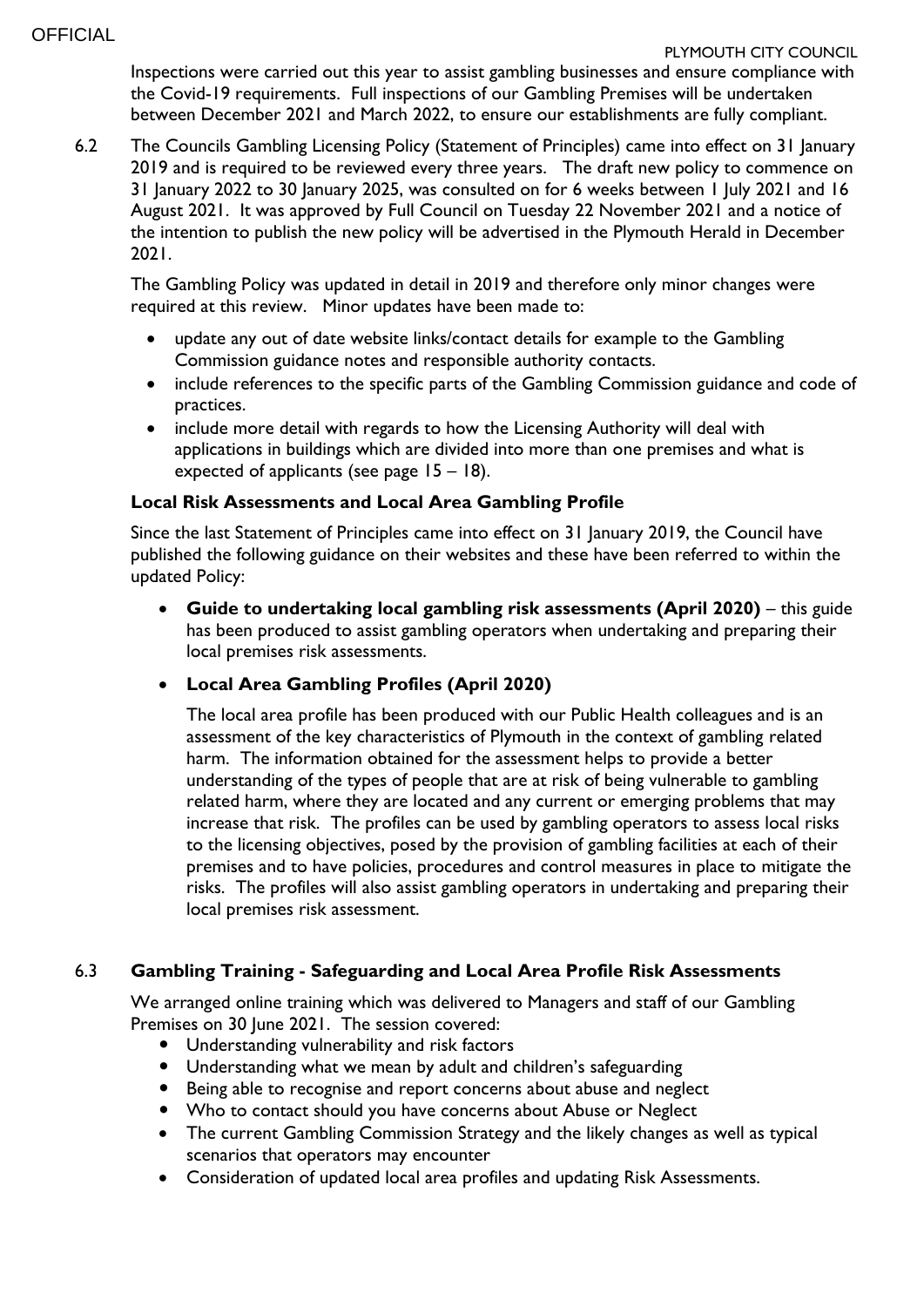The training was well received and future dates will be arranged for those that were unable to attend.

# **7.0 Sex Establishments**

7.1 There is currently one lap dancing club and one sex shop licensed with Plymouth City Council.

# **8.0 Scrap Metal Dealers**

8.1 Following two joint operations with Environmental Protection, the Police and the Environment Agency last year, we prosecuted three unlicensed scrap metal dealers.

The Scrap Metal Dealers Act 2013 was introduced to curtail criminal activity and requires dealers to be licensed and keep records of what they collect and who they deal with. The Act also makes it an offence for any scrap metal dealer, including collectors, to buy scrap metal for cash.

On 11 August 2020, one man that was ordered to pay £5000 after collecting scrap metal without a licence. The Magistrates fined him £2640 for operating without a scrap metal Licence, £1043 for operating without a waste Carriers Licence and ordered to pay £1136 costs and a victim surcharge of  $£181.00$ . The Court heard that despite the Licensing Department advising him that he needed to be licenced, he continued to operate the business illegally and that over a period of 6 months, without a Waste Carriers Licence or Scrap Metal Dealers Licence in place, he deposited scrap metal to the value of £10,397.99.

In 9 September 2020, another man, was ordered to pay over £1600 for collecting scrap metal without a licence over a six month period from June 2019. He was fined £461 for operating without a scrap metal licence, ordered to pay  $£1,200$  costs and a victim surcharge of  $£46$ . This man was also advised by the Licensing Team that he needed to be licenced but continued to operate his business illegally, for over six months. During this time, he deposited scrap metal to the value of £10,000.

On 16 January 2021, another man was fined £3601 after being taken to court for not having the correct licence. He pleaded guilty at Plymouth magistrates to a charge of collecting scrap metal without a licence over a three month period from January 2020. He was fined £120 for operating without a scrap metal licence also ordered to pay £2637 costs and a victim surcharge of £95. The court heard that despite being advised by the Licensing Team that he needed to be licenced, he continued to operate his business illegally for three months. During this time, he deposited scrap metal to the value of £2,021.95.

These prosecutions have helped ensure that other people get appropriately licensed and as a result we have received an increase in applications. Three additional site licences and eight additional mobile collectors licences has been issued this year. There are now 18 licensed scrap metal sites in Plymouth and 18 mobile licensed collectors.

# **9.0 Partnership Working**

- 9.1 The responsible authorities meet on a regular basis to discuss enforcement options and consider strategies for dealing with 'problem premises'. Premises operating in the evening and night time economy (ENTE) continue to receive constructive advice from enforcement agencies such as Licensing, Environmental Health, Fire Service, Trading Standards and the Police to help encourage a responsible ENTE.
- 9.2 Interventions include unannounced and announced visits to assess the licensed premises against licensing conditions and other workplace regulations. The licensees, managers and staff are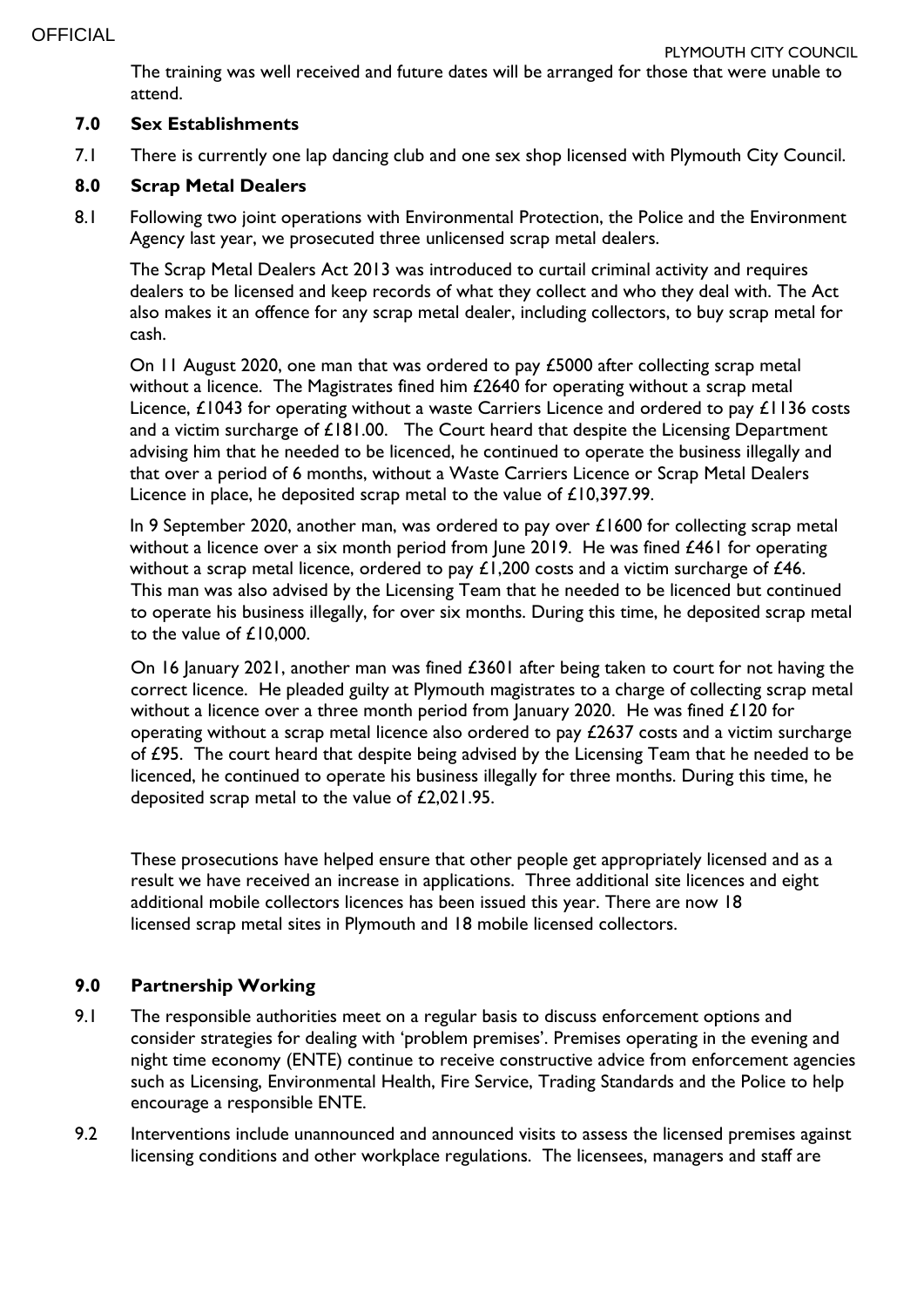encouraged to participate in community schemes for the licensed trade such as Best Bar None, Pubwatch and the Licensing Forum.

- 9.3 Officers from all enforcement agencies undertake joint inspections where appropriate to ensure a consistent approach to enforcement is maintained and demonstrates to the licensee and designated premises supervisor that agencies work together. Enforcement agencies also undertake night-time inspections in order to assess how licensed premises comply with their regulatory responsibilities.
- 9.4 The Licensing Team are members of Safer Plymouth and the Evening and Night Time Economy Group (ENTE) and Alcohol Harm Reduction Subgroup. The group has been recently reinstated following Covid-19 and the Purple Flag Award renewal application will be submitted in January 2022.
- 9.5 The Licensing Team and Police continue to support Pubwatch schemes and are a member of the Best bar None Steering Group. We continue to carry out multiagency working on safeguarding, modern slavery/exploitation and hate crime projects. During Covid-19, we worked very closely to ensure regular additional guidance was produced for our venues to assist them in understanding and implementing the ever changing Covid -19 controls. We attended online BBN/Pubwatch sessions, multi-agency meetings and jointly coordinated the Covid-19 Marshals working across the City to prevent anti-social behaviour and to help the public and businesses comply with the Covid-19 requirements.

# **10.0 Work Initiatives for 2021/22**

- 10.1 The responsible authorities will continue to support licensed premises to ensure that they are best placed to contribute towards providing a positive and well managed ENTE.
- 10.2 All agencies will continue to meet to discuss enforcement strategies, best practice and on-going operations to ensure that resources are best targeted at those premises that contribute significantly to undermining the licensing objectives.
- 10.3 We intend to:
	- Continue our joint working to detect, deter and disrupt modern slavery and exploitation
	- Continue the joint working with the Police to reduce hate crime
	- Continue to promote the voluntary reducing the strength campaign
	- Undertake a programme of alcohol and gambling test purchasing operations
	- Audit all gambling risk assessments against the new gambling profiles
	- Arrange additional online safeguarding training for licensed premises and gambling establishments
	- Ongoing training of Taxi Marshalls that have been appointed to assist with the ENTE.
	- Chair the Event Safety Advisory Group and attend the ENTE and Alcohol Harm Reduction Sub Group and assist the group with maintaining the Purple Flag Award for the City.
	- Support Best Bar None and Pubwatch

### **11.0 Conclusion**

11.1 This report has sought to provide members with an insight into the range of work initiatives and enforcement operations undertaken by the Licensing Team for regulating the evening and night time economy throughout 2020/21. In addition to provide details of the work initiatives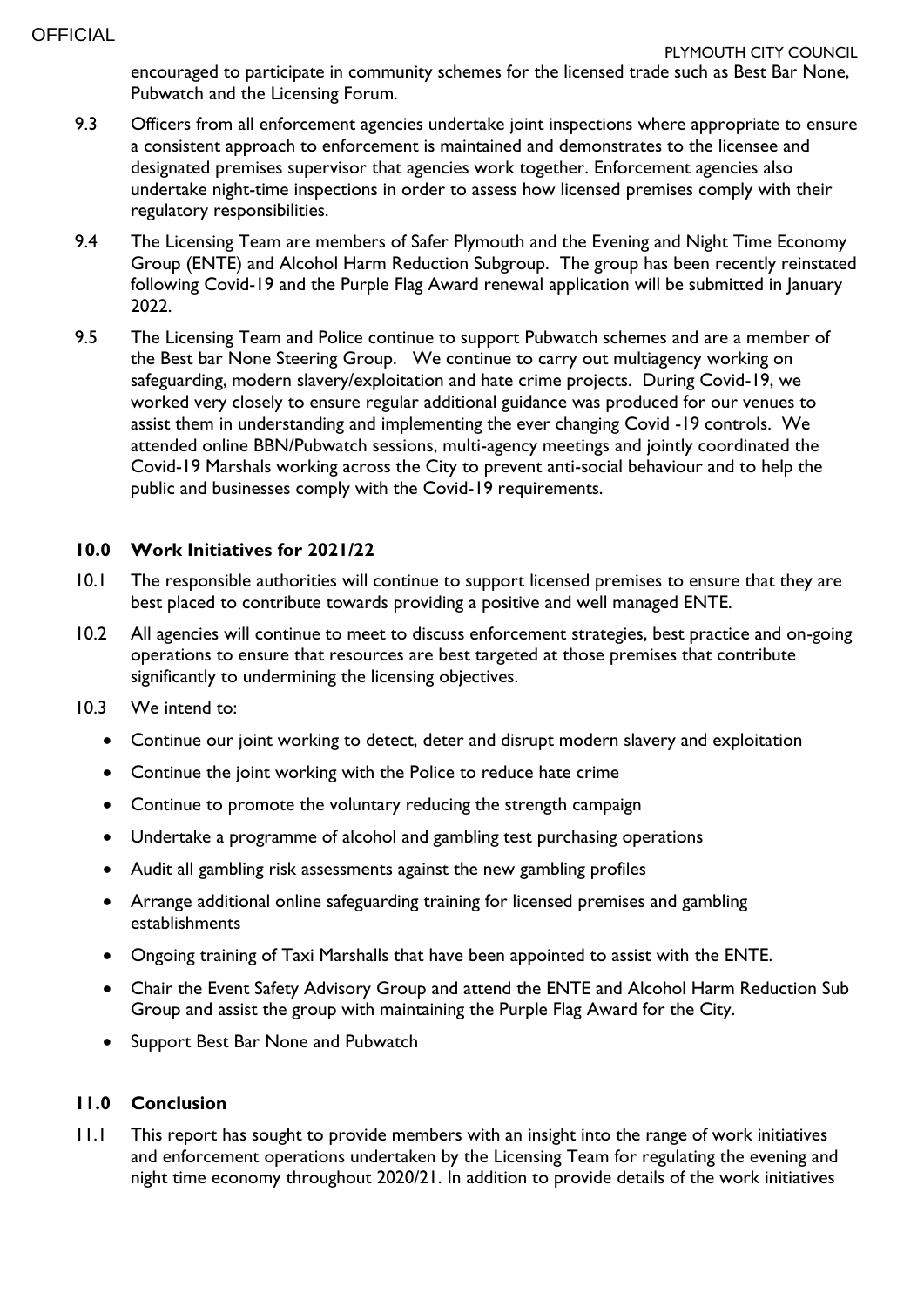planned for the coming year and how partner agencies will continue to interact to ensure that limited resources are targeted effectively.

# **12.0 Police Licensing Activity Report**

12.1 Attached in Appendix One is a report from the Police Alcohol Licensing Officer who is also invited to present information to the Committee at this meeting.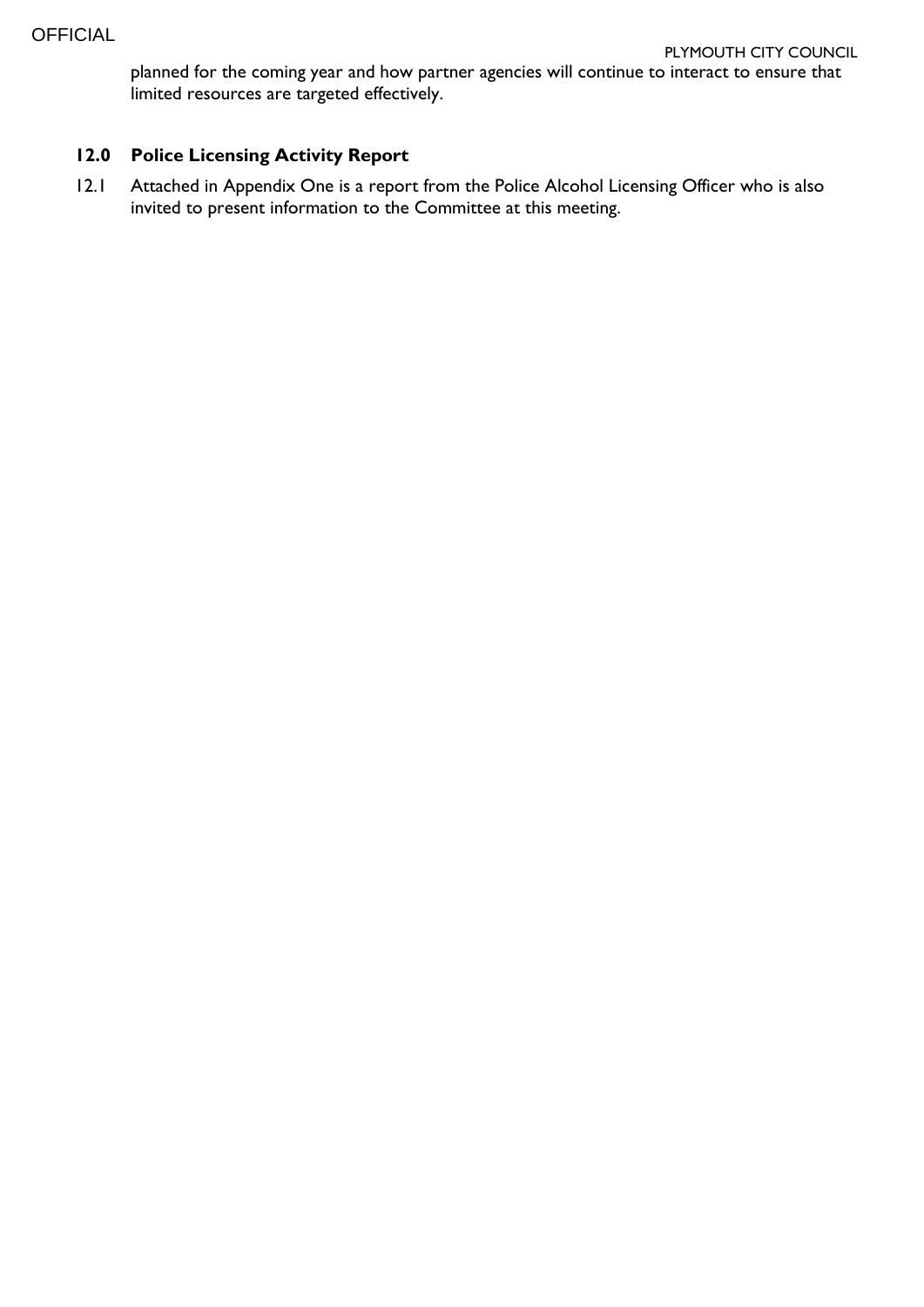#### **APPENDIX ONE**

# **POLICE LICENSING REPORT APRIL 2020 – April 2021**

#### Sir/Madam,

In response to your request, the Devon and Cornwall Police alcohol licensing department can provide you with the following details regarding our activities over the last twelve months.

We have dealt with –

- 50 applications to grant Premises Licence and negotiated appropriate conditions with each. I of these was withdrawn
- 24 applications to transfer premises licences
- Il variations of Premises Licences I of these was objected to
- 18 minor variations
- I new club premises certificate
- 105 variations of DPS
- 35 Temporary Event Notices
- 29 Late Temporary Event Notices, of which 8 were rejected.
- 2 Licensing Committee Reviews

*(Please note that these figures are those where the Licensing Officer has needed to become involved. 'Low-risk' applications are screened out centrally after they pass a 'logic')* 

This 12-month period has been very different from previous years due to the Covid-19 Pandemic and subsequent lockdowns throughout the retail sector and the Evening and Night-time Economy (ENTE) sector.

The statistical summary above indicates a very different landscape to the usual business undertaken in a normal year by the Police Alcohol Licensing Department. It was a turbulent time for the licensing trade with an initial lockdown period, followed by a limited re-opening and then a further lockdown before a staged re-opening in 2021.

During this period, in July 2020, pubs and restaurants were allowed to re-open, following specific guidelines around numbers and social distancing, as well as having special measures in place to support 'track and trace'. Hospitality businesses were supported by the Business and Planning Act, enabling the use of outdoor adjacent spaces through table licences and also off-sales. There was the introduction of the 'Eat out to help out' scheme where meals had a 50% discount in hospitality venues, which did increase footfall considerably in the hospitality industry in the summer months. Due to a further increase in Covid cases, there was a further lockdown which commenced on 5<sup>th</sup> November 2020, which lasted for the rest of the time period of this report.

There were many challenges during this time including the support of the businesses as well as making sure that businesses were operating within the parameters of the legislation allowing them to operate. There was some excellent multi-agency work between Police Licensing and the Local Authority Licensing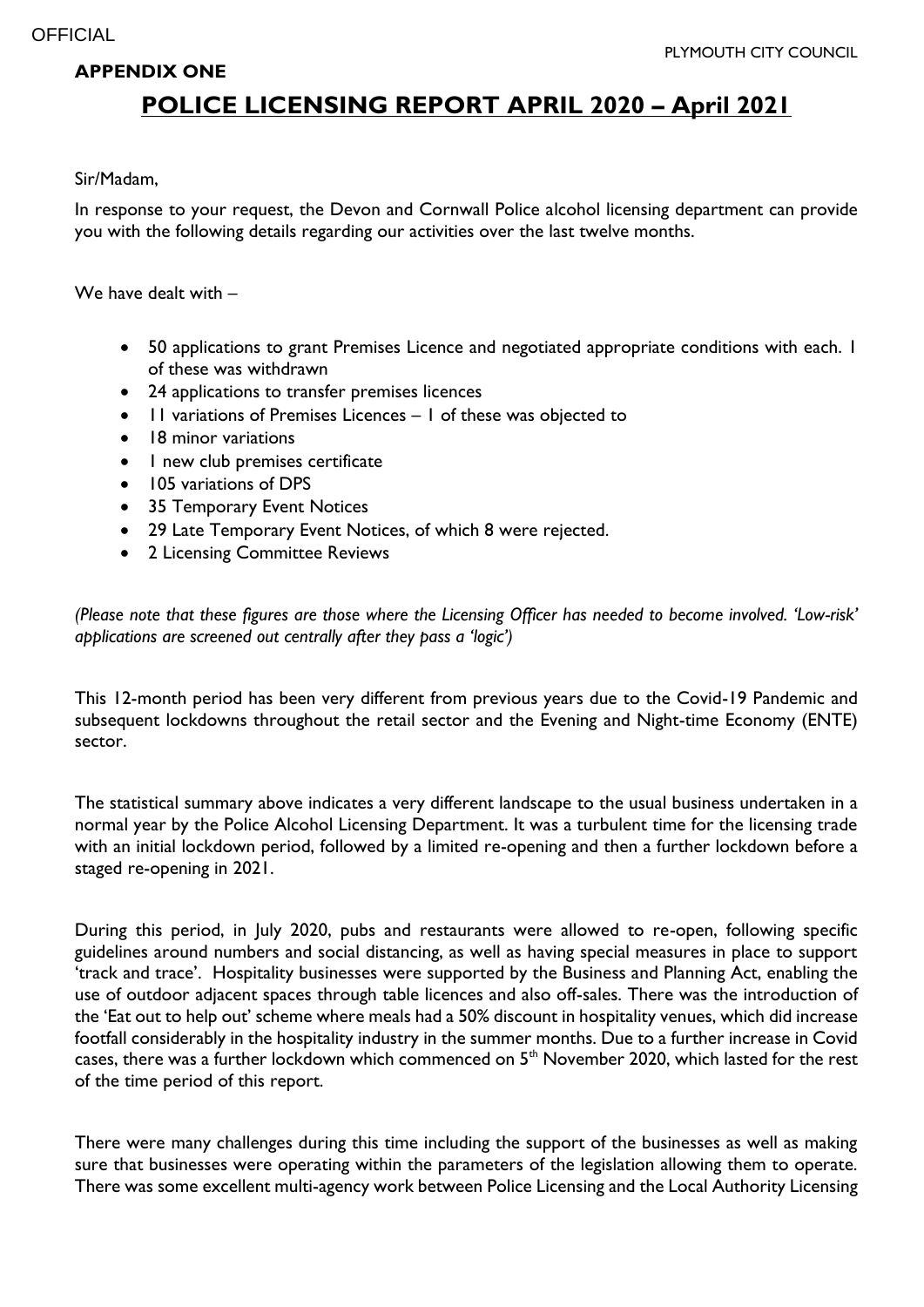#### **OFFICIAL**

#### PLYMOUTH CITY COUNCIL

departments, along with Pubwatch and Best Bar None, culminating in a number of guidance documents being produced in order to interpret the legislation around re-opening and putting it in terms which members of the licensing community could understand. This enabled a much smoother transition into the different stages of re-opening. These guidance documents were well received by the hospitality trade and were also used in other areas of Devon and Cornwall.

Venues and businesses were monitored for compliance and any breaches of the legislation was dealt with through initial engagement and education before possible escalation to enforcement methods. In order to assist with the monitoring and support of the hospitality industry, 'Covid marshals' were employed to engage with businesses and also to show a visible presence. These worked extremely effectively and were used to good effect to enforce the PSPO areas of Plymouth, especially the Barbican after one large gathering just before the July re-opening where a large gathering of people with take-away alcohol caused some disorder. After this incident, the PSPO areas were effectively managed with early intervention to prevent gatherings in these areas and continued for the rest of the year.

In total, 7 businesses were given fixed penalty notices for contravention of the Covid regulations, despite efforts to engage and explain. The evidence was supplied by police licensing officers working in conjunction with Local Authority licensing officers who issued the tickets.

In order to address Covid issues throughout the city, a weekly meeting of the newly established Plymouth Covid Enforcement Group was set up. This looked at the Covid figures for the city and the compliance and engagement from businesses within the city. This was chaired by the Police Licensing department and consisted of many members from other authorities and partners.

Also established during this time was the Visitor, Leisure, Hospitality and Retail Group which looked at many aspects of these business areas throughout the lockdown and for re-opening. The Police and Local Authority Licensing departments had important inputs in these meetings which were chaired by a Senior Council member.

We have dealt with a number of premises where concerns have been raised and through intervention at an early stage and the insistence of a formulated action plan from the DPS, changes have been made to the venues, which have removed those concerns. This has on occasion required specific visits to premises by the team and also requiring the DPS and/or area managers to attend Charles Cross Police station to deal with those issues.

In May 2020, a venue which had been subjected to a Closure Order under s.80 of the Police, Crime and Anti-Social Behaviour Act 2014 (from the previous report) was taken before the Licensing Committee and had its premises licence revoked. The effect of the closure of this venue has been significant in reducing the instances of crime, disorder and anti-social behaviour in the direct vicinity.

In August 2020, a review of a venue took place where it was alleged that a serious sexual offence took place. A condition was added to the licence of the venue.

The lack of bringing many cases to the licensing committee demonstrates the pro-active work which the Police and Local Authority Licensing departments undertake in order to work with venues and licensees in creating a safer and more professional licensing and hospitality community. Guidance and advice was offered through many meetings and visits to venues and, as can be seen by the statistics, compliance and development of good working practices and standards was achieved.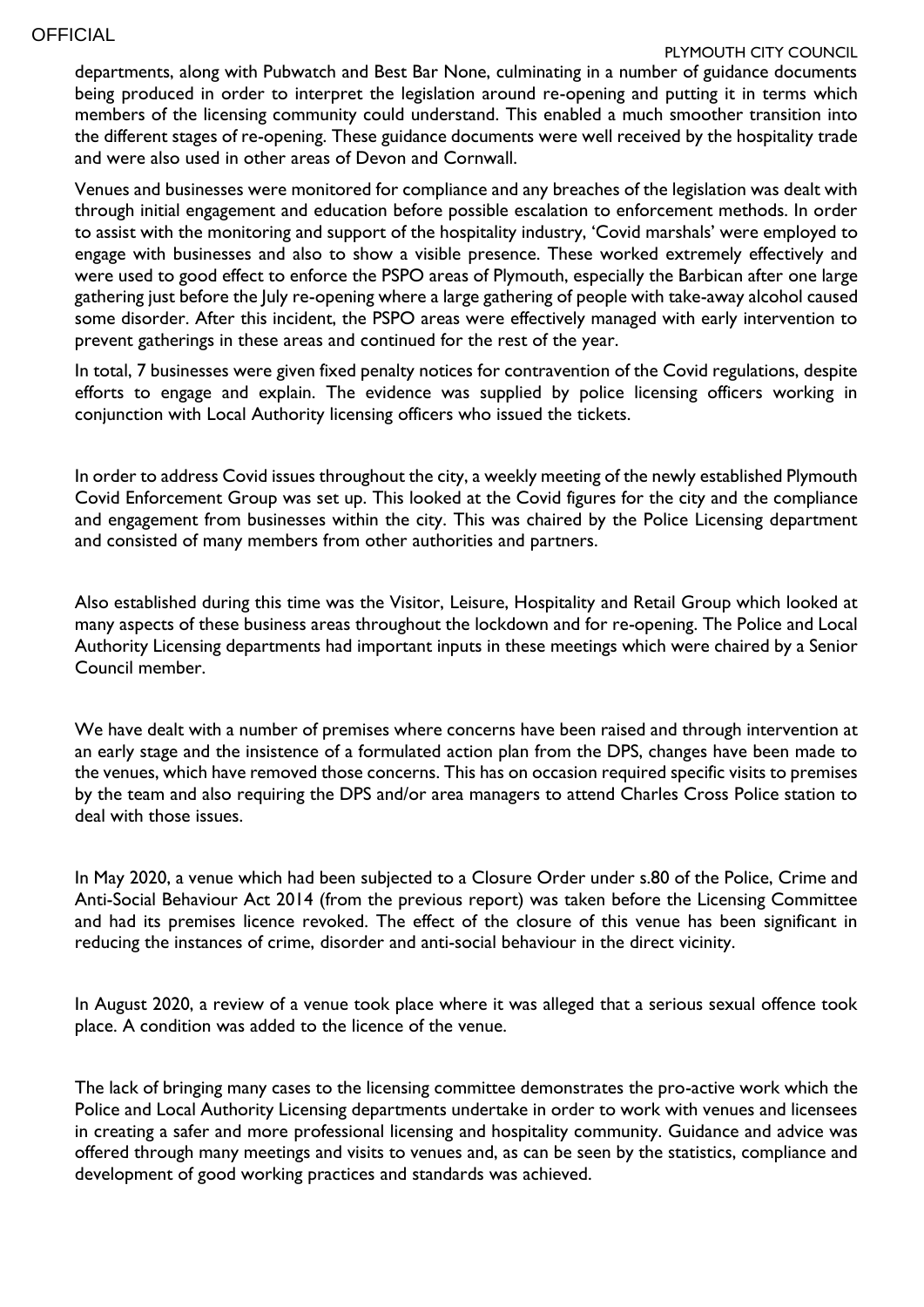There was an approximate 20% increase in the granting of new licences during this period in the city, as some businesses closed and others saw a new opportunity to enter the hospitality industry due to changes in their own lives through Covid which was further supported by applications to transfer premises licences, which almost doubled from the previous year. There were a similar number of DPS changes to the previous year. The most significant change was the vast reduction in Temporary Event Notices reducing by over 80% and late TENs reducing by 77%. This was accounted for by the amount of time for which venues were closed during this period and also the restriction in hours when they were allowed to re-open with 2200 terminal hours.

We continue to be actively engaged in effectively working in partnership with Plymouth Pubwatch and Best Bar None. Through the different groups meeting on a regular basis, our partnership working with other authorities and agencies has strengthened and widened, making the partnership work even more effective.

Our excellent partnership working is clearly identified through the retaining of the prestigious Purple Flag award for the city. This identified Plymouth as having a safe, vibrant and diverse ENTE and is a great benefit to the city for marketing purposes.

The application was of such quality that it was held up by the assessors to be an excellent example of how a city should present itself and would be used as a template for other schemes nationally to aim for. The main architects behind this were PS Dave Moore, Cat McDonald from Best Bar None and Rachael Hind from the Local Authority Licensing department.

After the city's Best Bar None scheme won the Best Overall Scheme for an unprecedented 2 years in a row previously, they were not allowed to enter in that category this year and were instead asked to judge on the panel for the other awards. The city's scheme in conjunction with the work undertaken by the police Licensing Department around anti-drink spiking was runner-up for the most innovative work award in a ceremony at the House of Lords.

We continue to engage in working with door supervision companies and regularly visit and check SIA doorstaff.

We regularly review CCTV evidence of interactions with door staff and the vast majority of cases show very good conflict management and resolution. There have been very few incidents involving door staff where inappropriate force has been used and good liaising with the Security Industry Authority (SIA) has been effective in dealing with these minor incidents, helping to maintain the safety of the public in Plymouth. Further training in this area will be rolled out next year.

Police Licensing, alongside Local Authority and Best Bar None will look to undertake training in the areas of vulnerability, Ask for Angela and anti-drink spiking once the lockdown is over and the hospitality industry re-opens fully. This training has always been well received in the past and is beneficial to making the ENTE staff more effective in protecting the public during the course of their work.

The successful trial of the taxi marshals at Derrys Cross and Union Street last year was made more permanent thanks to funding from a number of partners. They ran again over the 3 summer months, covering Fresher's Week and in December. Although the number of customers helped had decreased on the previous year, the taxi marshals had, once again, clearly prevented a number of disorderly incidents and possible serious sexual offences. There has been positive responses from customers, the licensing community and taxi drivers, who feel more inclined to stop there and this has helped dispersal.